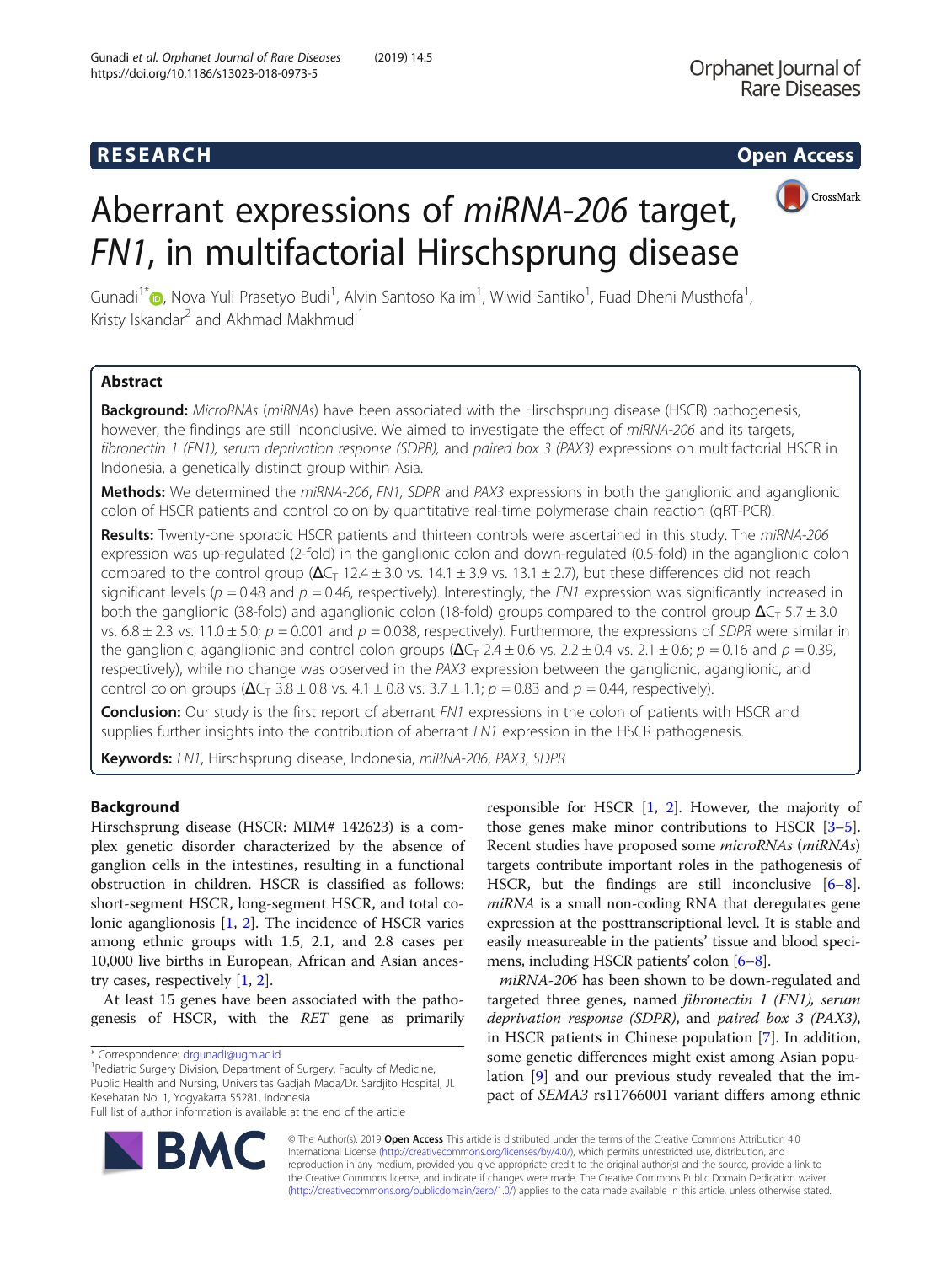<span id="page-1-0"></span>

|                        |  | Table 1 Clinical characteristics of Indonesian HSCR patients |
|------------------------|--|--------------------------------------------------------------|
| involved in this study |  |                                                              |

| Characteristic                    | n (%); months $\pm$ SD |
|-----------------------------------|------------------------|
| Gender                            |                        |
| Male                              | 12(57)                 |
| Female                            | 9(43)                  |
| Aganglionosis type                |                        |
| Short                             | 19 (90)                |
| Long                              | 2(10)                  |
| Total colon aganglionosis         | $\Omega$               |
| Age at diagnosis                  | $14.3 \pm 31.2$        |
| Colostomy                         | 5(28)                  |
| Age at definitive surgery         | $22.1 \pm 34.1$        |
| Definitive surgery                |                        |
| Transanal endorectal pull-through | 16 (76)                |
| Duhamel                           | 3(14)                  |
| Soave                             | 2(10)                  |

groups  $[10]$  $[10]$ . Therefore, we aimed to investigate the expressions of miRNA-206 and its targets, FN1, SDPR, and PAX3, in HSCR patients in Indonesia, a genetically distinct group within Asia.

### Material and methods **Patients**

This study was conducted at Dr. Sardjito Hospital, a referral and academic hospital in Yogyakarta, Indonesia. All children with the age of < 18 years old with diagnosis of HSCR according to clinical findings, contrast enema and histopathology were involved in this study, except those that had low quality of total RNA  $[4, 5, 10-12]$  $[4, 5, 10-12]$  $[4, 5, 10-12]$  $[4, 5, 10-12]$  $[4, 5, 10-12]$  $[4, 5, 10-12]$  $[4, 5, 10-12]$ .

The ganglionic and aganglionic colon of HSCR patients were collected at definitive surgery, while the control colon samples were obtained at stoma closure from anorectal malformation patients [\[12](#page-4-0)].

A written informed consent was signed by the HSCR patients' and control parents to ascertain this study. The Institutional Review Board of the Faculty of Medicine, Public Health and Nursing, Universitas Gadjah Mada/ Dr. Sardjito Hospital gave approval for this study (KE/ FK/786/EC/2015).

## Total RNA isolation and quantitative real-time polymerase chain reaction (qRT-PCR)

The miRCURY™ RNA Isolation Kit-Tissue (Exiqon A/S, Denmark) was used to extract the total RNA from colon tissue. Subsequently, the total RNA was measured using a NanoDrop 2000 Spectrophotometer (Thermo Scientific, Wilmington, DE, USA). Only high quality RNAs with the OD260/280 ratios of 1.8 to 2.0 were utilized for the subsequent experiment.

The qRT-PCR was performed to determine the expression of miRNA-206, FN1, SDPR, and PAX3 using the BioRad CFX Real-Time PCR System (California, USA), the Universal cDNA Synthesis Kit II (Exiqon A/S, Denmark), ExiLENT SYBR® Green Master Mix Kit (Exiqon A/S, Denmark), and miRCURY™ LNA™ Universal RT microRNA PCR System (Exiqon A/S, Denmark). U6 small nuclear RNA (snRNA) served as a control for analysis of miRNA-206 expression, while glyceraldehyde-3-phosphate dehydrogenase (GAPDH) was utilized as a reference gene

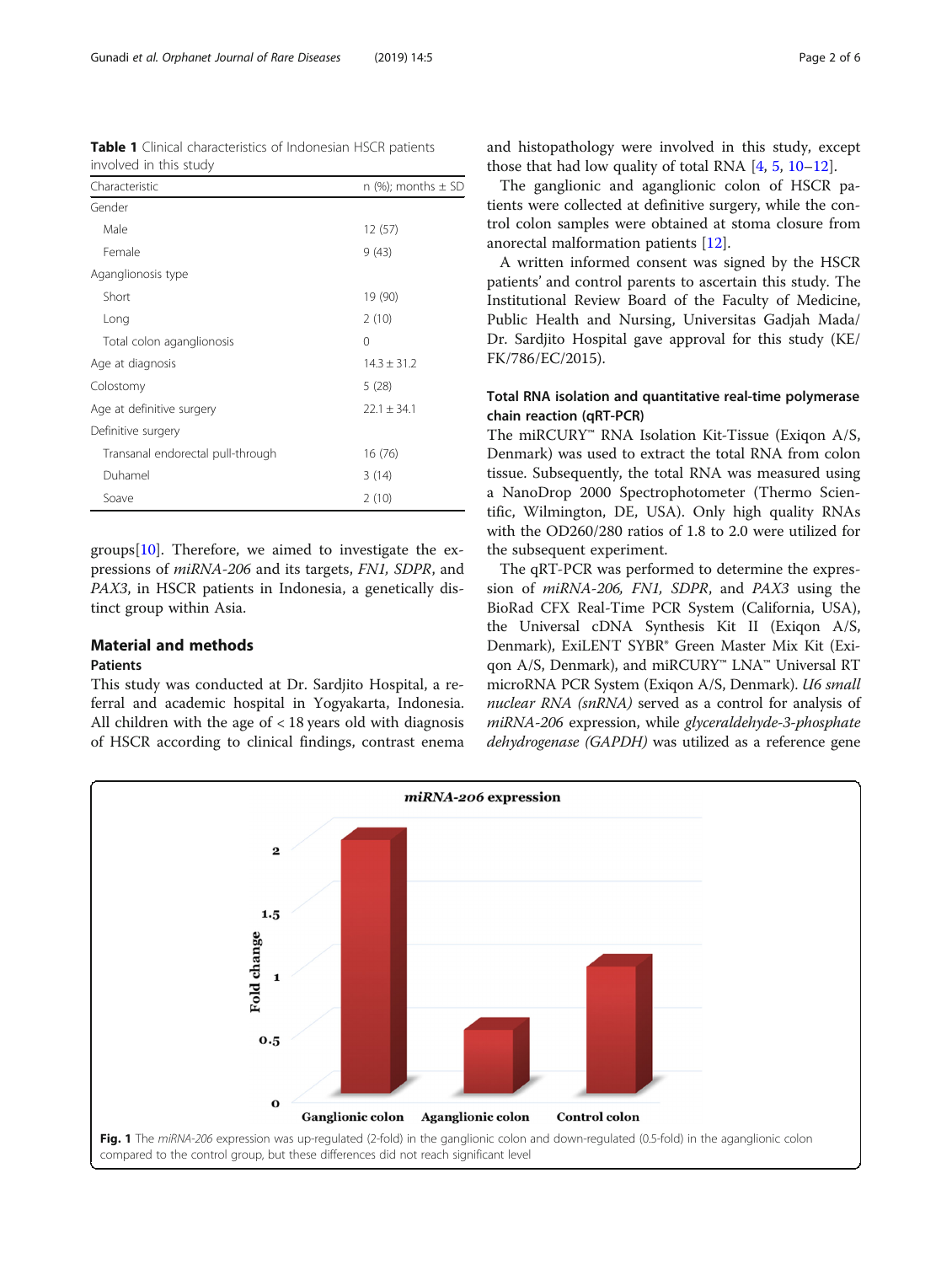Table 2 The miRNA-206 expression in both the ganglionic and aganglionic colon of HSCR patients and control colon

|                   | $\Delta C_T \pm SD$ | $\Delta\Delta C_T$ (95% CI) | $2^{-\Delta\Delta C}$ <sub>T</sub> (Fold change) | <i>p</i> -value |
|-------------------|---------------------|-----------------------------|--------------------------------------------------|-----------------|
| Ganglionic colon  | $12.4 \pm 3.0$      | $-0.8$ $(-3.0-1.4)$         | 2.0                                              | 0.48            |
| Aganglionic colon | $14.1 \pm 3.9$      | $1.0$ ( $-1.7-3.6$ )        | 0.5                                              | 0.46            |
| Control colon     | $13.1 \pm 2.7$      |                             |                                                  |                 |

for analysis of FN1, SDPR, and PAX3 expression. All qRT-PCR reactions were performed in duplicate.

The hsa-miRNA-206 and U6 snRNA primers were 5'-ACGAGTTTAGAGCCGGATAGCCACACAC-3′ (RT), 5'-TGACGAGTTTAGAGCCGGATAG-3′ (forward), and 5'-GCGTTGTCTGGAATGTAAGGAAGT -3′ (reverse); and 5'-CTCGCTTCGGCAGCACA-3′ (forward) and 5'-AACGCTTCACGAATTTGCGT-3′ (reverse), respectively [\[13\]](#page-4-0), while the primer sequence for FN1, SDPR, PAX3, and GAPDH were 5′-CAAG CCAGATGTCAGAAGC-3′ (forward) and 5′-GGAT GGTGCATCAATGGCA-3′ (reverse); 5′-AGTCACGGT GCTCACGCTCC-3′ (forward) and 5′- GTTGCTGGT GGAGGCCTGGT-3′ (reverse); 5'-ACCACCTTCA-CAGCAGAACA-3' (forward) and 5'-CAGCTTG CTTCCTCCATCTT-3' (reverse); and 5′-GCACCGTCA AGGCTGAGAAC-3′ (forward) and 5′-TGGTGAAGA CGCCAGTGGA-3′ (reverse), respectively [[12,](#page-4-0) [14](#page-4-0)–[17](#page-4-0)].

The Livak  $(2^{-\Delta\Delta C}T)$  method was used to analyze the miRNA-206, FN1, SDPR, and PAX3 expression level [[18\]](#page-5-0).

#### Statistical analysis

The miRNA-206, FN1, SDPR, and PAX3 expressions were determined as mean values ± standard deviation (SD) and t-tests were used to determine any statistical

differences between the ganglionic and aganglionic colon of HSCR patients and control groups. A  $p$ -value  $< 0.05$ was considered statistically significant.

## Results

We obtained twenty-one colon samples from sporadic non-syndromic HSCR patients, of whom 12 and 9 were males and females, respectively, and thirteen colon specimens from non-HSCR patients. Most (90%) patients had short-segment HSCR and underwent transanal endorectal pull-through (76%) (Table [1](#page-1-0)).

Although the miRNA-206 expression was up-regulated (2-fold) in the ganglionic colon and down-regulated (0.5-fold) (Fig. [1](#page-1-0)) in the aganglionic colon compared to the control group  $(\Delta C_T 12.4 \pm 3.0 \text{ vs. } 14.1 \pm 3.9 \text{ vs. } 13.1 \pm 2.7),$ but these differences did not reach significant levels  $(p = 0.48$  and  $p = 0.46$ , respectively) (Table 2).

Interestingly, the FN1 expression was significantly up-regulated in both the ganglionic (38-fold) and aganglionic colon (18-fold) (Fig. 2) groups compared to the control group  $(\Delta C_T 5.7 \pm 3.0 \text{ vs. } 6.8 \pm 2.3 \text{ vs. } 11.0 \pm 5.0;$  $p = 0.001$  and  $p = 0.038$ , respectively) (Table [3\)](#page-3-0).

Furthermore, the expressions of SDPR were similar in the ganglionic, aganglionic and control colon groups  $(\Delta C_T$  2.4 ± 0.6 vs. 2.2 ± 0.4 vs. 2.1 ± 0.6;  $p = 0.16$  and  $p = 0.39$ , respectively) (Table [4\)](#page-3-0), while no change was

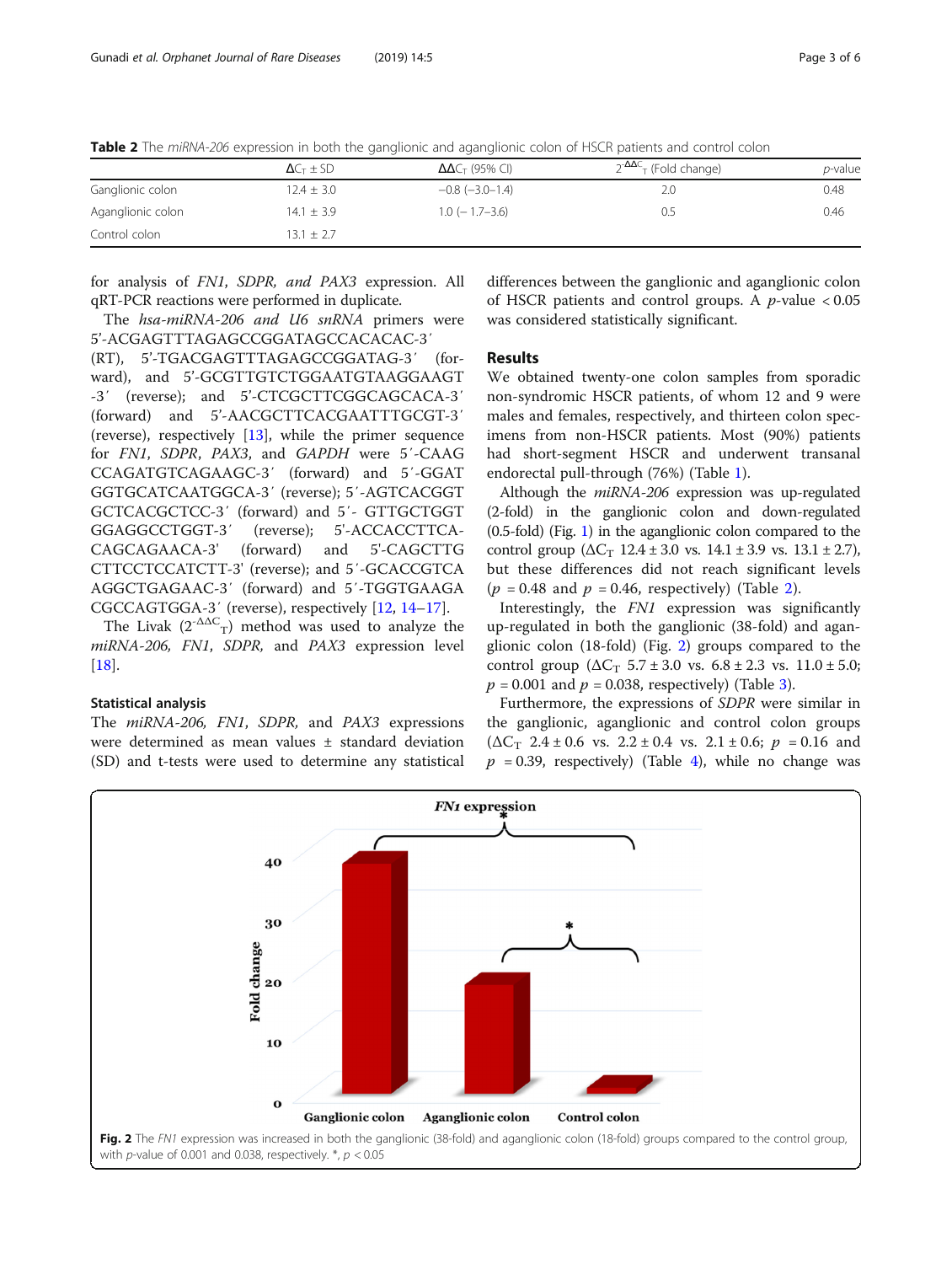|                   | $\Delta C_T \pm SD$ | $\Delta\Delta C_T$ (95% CI) | $2^{-\Delta\Delta C}$ <sub>T</sub> (Fold change) | <i>p</i> -value |
|-------------------|---------------------|-----------------------------|--------------------------------------------------|-----------------|
| Ganglionic colon  | $5.7 \pm 3.0$       | $-5.3$ [ $-8.2 - (-)2.3$ ]  | 38                                               | $0.001*$        |
| Aganglionic colon | $6.8 \pm 2.3$       | $-4.1$ [ $-8.1 - (-)0.2$ ]  | 18                                               | $0.038*$        |
| Control colon     | $11.0 + 5.0$        |                             |                                                  |                 |

<span id="page-3-0"></span>Table 3 The FN1 expression in both the ganglionic and aganglionic colon of HSCR patients and control colon

 $*, p < 0.05$  is considered statistically significant

observed in the PAX3 expression between the ganglionic, aganglionic, and control colon groups ( $\Delta C_T$  3.8 ± 0.8 vs. 4.1  $\pm$  0.8 vs. 3.7  $\pm$  1.1;  $p = 0.83$  and  $p = 0.44$ , respectively) (Table [5\)](#page-4-0).

## **Discussion**

We describe new data on the miRNA-206 expression in Indonesian HSCR patients. We were unable to find evidence of the impact of miRNA-206 in the pathogenesis of HSCR in Indonesian population, although its expression was  $\sim$  2-fold up-regulated and  $\sim$  0.5-fold down-regulated (Fig. [1\)](#page-1-0) in the ganglionic and the aganglionic colon of HSCR patients, respectively, compared to the control colon. These results are different with previous report [[7](#page-4-0)]. It has been shown that the *miRNA* expression significantly differed between two populations, CEU (Utah residents with northern and western European ancestry) and YRI (Yoruba people from Ibadan, Nigeria) [[19\]](#page-5-0). In addition, miRNA-26a expression was also different between the prostate cancer cell lines derived from African American ancestry and those derived from Caucasian ancestry [[20](#page-5-0)]. Interestingly, the population differences in miRNA expression are affected by genetic variants [\[19\]](#page-5-0). Therefore, the miRNA-206 expression differences between previous report and our study might relate to Indonesian genetic structure ethnicity [[9,](#page-4-0) [10\]](#page-4-0).

The down-regulation of *miRNA-206* has been hypothesized to be involved in the pathogenesis of HSCR patient through the SDPR up-regulation resulting in the deformation of the caveolae of neural crest cells in the intestines [\[7](#page-4-0)]. Our study reveals a new evidence opposing this hypothesis by providing data from a population genetically different from previous study [[7](#page-4-0)]. However, our results should be interpreted with some caution since our study had a different approach from the previous report  $[7]$  $[7]$ ; we determined the *miRNA-206* expression in the colon tissue using RT-PCR only (vs. they also performed in vitro study employing the human 293 T and SH-SY5Y cell lines). Also, it should be noted the main weakness of our study is the small sample size, which suggests that a larger sample size needs to be involved to clarify and confirm our results.

Although several *miRNAs* have been shown to have a role in HSCR pathogenesis, however, the evidence for actual etiology remains inconclusive [\[6](#page-4-0)–[8](#page-4-0)]. Therefore, in the meanwhile, it is always challenging to determine which miRNAs have the strongest impact on the HSCR pathogenesis. Those *miRNAs* may serve as potential biomarkers and/or molecular therapy for patients with HSCR in the future since the *miRNAs* are stable and easily measureable in the patients' tissue and blood specimens.

Moreover, our study showed that the expression of PAX3 did not differ between the HSCR and the control groups. PAX3 has been associated with syndromic HSCR, i.e. Waardenburg syndrome [[21](#page-5-0)]. Our cohort patients are non-syndromic HSCR, therefore, it might be important to conduct a study involving the syndromic HSCR to clarify the results.

Intriguingly, the expression of FN1 was strongly up-regulated in both the ganglionic and aganglionic colon of HSCR patients compared to the control colon. To the best of our knowledge, this report is the first study of aberrant FN1 expressions in the colon of HSCR patients. It has been shown that FN1 is up-regulated by enteric glial cells in the proliferating intestinal epithelial cells [[22](#page-5-0)]. HSCR is a developmental defect of the enteric nervous system (ENS). HSCR pathogenesis might involve the compromised condition of genes responsible for gangliogenesis of the ENS  $[1-4]$  $[1-4]$  $[1-4]$  $[1-4]$  and/or their interactions  $[1, 2, 5, 23]$  $[1, 2, 5, 23]$  $[1, 2, 5, 23]$  $[1, 2, 5, 23]$  $[1, 2, 5, 23]$  $[1, 2, 5, 23]$  $[1, 2, 5, 23]$ . Furthermore, integration of different pathways synchronizing neurogenesis and gliogenesis is also important for the proper development of ENS and defects in any of these signaling elements might result in HSCR [[24](#page-5-0), [25](#page-5-0)]. Gui et al. showed that GDNF stimulates neuronal differentiation, while NRG1 strongly induces the glial differentiation of enteric neural crest cells (ENCCs) [[24](#page-5-0)], whereas Ngan et al. revealed that Ptch1 knockout in mouse ENCCs promotes up-regulated Dll1 expression and stimulates the Notch

Table 4 The SDPR expression in both the ganglionic and aganglionic colon of HSCR patients and control colon

|                   | $\Delta C_T \pm SD$ | $\Delta\Delta C_T$ (95% CI) | $2^{-\Delta\Delta C}$ <sub>T</sub> (Fold change) | <i>p</i> -value |
|-------------------|---------------------|-----------------------------|--------------------------------------------------|-----------------|
| Ganglionic colon  | $2.4 \pm 0.6$       | $0.3$ (-0.1-0.8]            | 0.8                                              | 0.16            |
| Aganglionic colon | $2.2 \pm 0.4$       | $0.2$ (-0.2-0.6)            | 0.9                                              | 0.39            |
| Control colon     | $2.1 \pm 0.6$       |                             |                                                  |                 |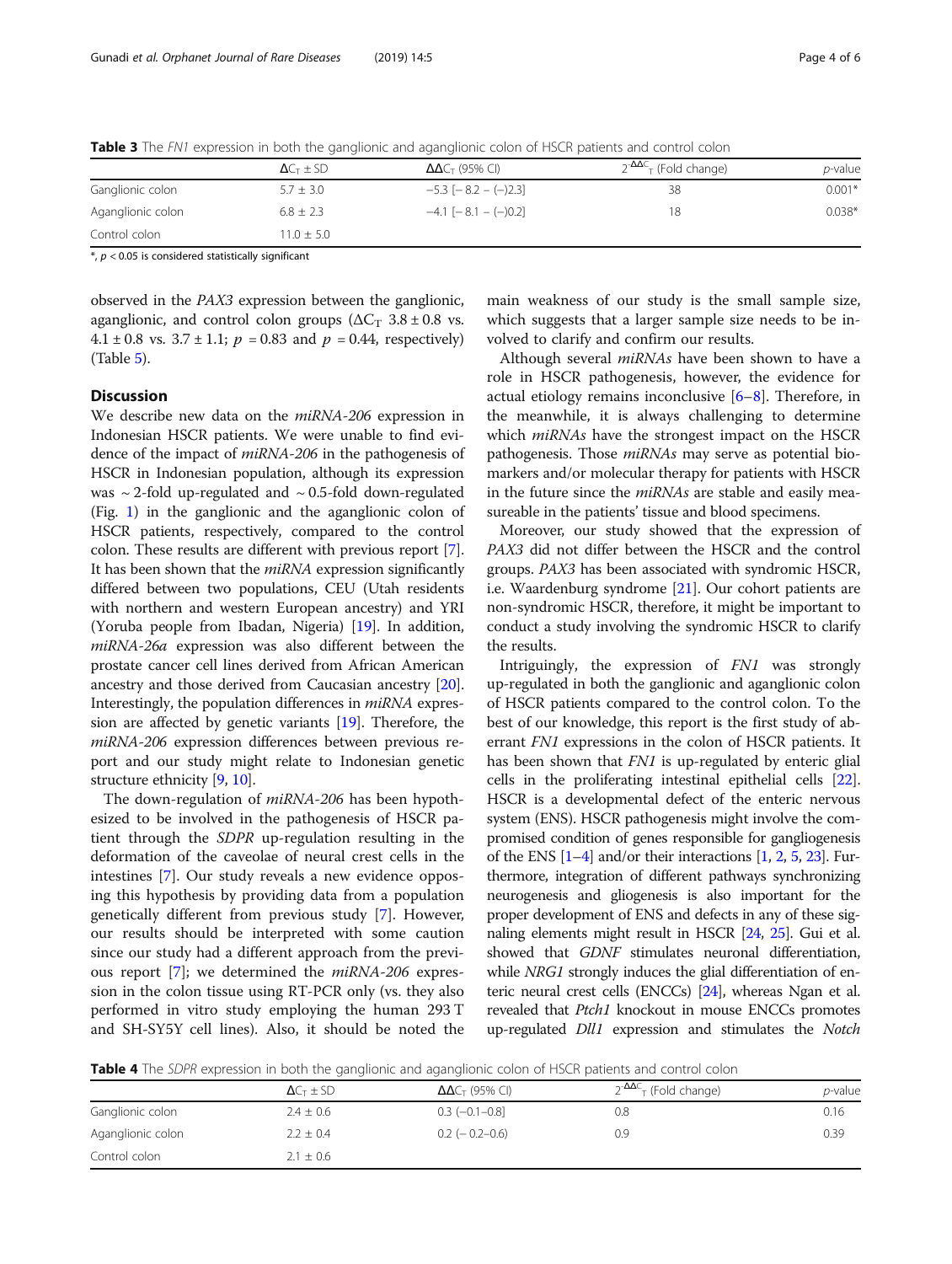<span id="page-4-0"></span>Table 5 The PAX3 expression in both the ganglionic and aganglionic colon of HSCR patients and control colon

|                                                | $\Delta C_{\text{T}} \pm SD \Delta \Delta C_{\text{T}}$ | $(95%$ CI) | $2-\Delta\Delta C$ <sub>T</sub><br>(Fold change) | p-value |
|------------------------------------------------|---------------------------------------------------------|------------|--------------------------------------------------|---------|
| Ganglionic colon $3.8 \pm 0.8$ 0.1 (-0.9-1.1)  |                                                         |            | 0.9                                              | 0.83    |
| Aganglionic colon $4.1 \pm 0.8$ 0.4 (-0.7-1.5) |                                                         |            | 0.8                                              | 0.44    |
| Control colon                                  | $3.7 + 1.1$                                             |            |                                                  |         |

signaling, resulting in a premature gliogenesis and reduced ENCC progenitors in intestines [\[25\]](#page-5-0). Therefore, further in vitro assay of FN1 knockdown in primary culture of ganglion (mixture of neurons and glial cells) are necessary to see the effect of FN1 knockdown on the proliferation, differentiation and survival of both neurons and glial cells, and the balance of neurogenesis and gliogenesis. Unfortunately, we do not have any data on in vitro assay of FN1 knockdown in primary culture of ganglion due to resource limitations in our laboratory.

## Conclusion

Our study is the first report of aberrant FN1 expressions in the colon of patients with HSCR and supplies further insights into the contribution of aberrant FN1 expression in the HSCR pathogenesis.

#### Abbreviations

FN1: Fibronectin 1; GAPDH: Glyceraldehyde-3-phosphate dehydrogenase; HSCR: Hirschsprung disease; miRNA: MicroRNA; PAX3: Paired box 3; qRT-PCR: Quantitative real-time polymerase chain reaction; SDPR: Serum deprivation response; snRNA: Small nuclear RNA

#### Acknowledgements

We thank the patients and their families who have contributed in these studies. We are thankful for the English Services Center, Faculty of Medicine, Public Health and Nursing, Universitas Gadjah Mada, for editing the grammar and proofreading of our manuscript. We are also grateful to the numerous nurses (Dr. Sardjito Hospital), Dr. Dian Nirmala Sirait, and all those who provided excellent technical support and assistance during the study.

#### Funding

This work was supported by a grant from the Ministry of Research, Technology and Higher Education, Indonesia to G. and A.M. (PUPT 2416/ UN1-P.III/DIT-LIT/LT/2017 and PDUPT 192/UN1/DITLIT/DIT-LIT/LT/2018).

#### Availability of data and materials

All data generated or analyzed during this study are included in the submission. The datasets used and/or analyzed during the current study available from the corresponding author on reasonable request.

#### Authors' contributions

G, AM, and KI conceived the study. G drafted the manuscript, AM and KI critically revised the manuscript for important intellectual content. NYPB, ASK, WS, FDM, and G facilitated all project-related tasks. All authors have read and approved the manuscript, and agreed to be accountable for all aspects of the work in ensuring that questions related to the accuracy or integrity of any part of the work are appropriately investigated and resolved.

#### Ethics approval and consent to participate

The Ethical Committee of the Faculty of Medicine, Public Health and Nursing, Universitas Gadjah Mada/Dr. Sardjito Hospital gave approval for this study (KE/FK/786/EC/2015). The HSCR patients and controls were ascertained for this study after their parents signed a written informed consent form.

#### Consent for publication

Not applicable.

#### Competing interests

The authors declared no potential conflicts of interest with respect to the research, authorship, and/or publication of this article.

#### Publisher's Note

Springer Nature remains neutral with regard to jurisdictional claims in published maps and institutional affiliations.

#### Author details

<sup>1</sup> Pediatric Surgery Division, Department of Surgery, Faculty of Medicine Public Health and Nursing, Universitas Gadjah Mada/Dr. Sardjito Hospital, Jl. Kesehatan No. 1, Yogyakarta 55281, Indonesia. <sup>2</sup>Department of Child Health Faculty of Medicine, Public Health and Nursing, Universitas Gadjah Mada/ UGM Academic Hospital, Yogyakarta 55291, Indonesia.

#### Received: 24 April 2018 Accepted: 7 December 2018 Published online: 07 January 2019

#### References

- 1. Alves MM, Sribudiani Y, Brouwer RW, et al. Contribution of rare and common variants determine complex diseases-Hirschsprung disease as a model. Dev Biol. 2013;382:320–9.
- 2. Amiel J, Sproat-Emison E, Garcia-Barcelo M, et al. Hirschsprung disease, associated syndromes and genetics: a review. J Med Genet. 2008;45:1–14.
- 3. Emison ES, Garcia-Barcelo M, Grice EA, et al. Differential contributions of rare and common, coding and noncoding Ret mutations to multifactorial Hirschsprung disease liability. Am J Hum Genet. 2010;87:60–74.
- 4. Gunadi, Budi NYP, Sethi R, et al. NRG1 variant effects in patients with Hirschsprung disease. BMC Pediatr. 2018;18:292.
- 5. Gunadi, Kapoor A, Ling AY, et al. Effects of RET and NRG1 polymorphisms in Indonesian patients with Hirschsprung disease. J Pediatr Surg. 2014;49:1614–8.
- 6. Sergi CM, Caluseriu O, McColl H, Eisenstat DD. Hirschsprung's disease: clinical dysmorphology, genes, micro-RNAs, and future perspectives. Pediatr Res. 2017;81:177–91.
- 7. Sharan A, Zhu H, Xie H, Li H, Tang J, Tang W, Zhang H, Xia Y. Downregulation of miR-206 is associated with Hirschsprung disease and suppresses cell migration and proliferation in cell models. Sci Rep. 2015;5: 9302.
- 8. Tang W, Li H, Tang J, Wu W, Qin J, Lei H, et al. Specific serum microRNA profile in the molecular diagnosis of Hirschsprung's disease. J Cell Mol Med. 2014;18:1580–7.
- 9. Tajima A, Pan IH, Fucharoen G, et al. Three major lineages of Asian Y chromosomes: implications for the peopling of east and Southeast Asia. Hum Genet. 2002;110:80–8.
- 10. Gunadi, Makhmudi A, Agustriani N, Rochadi. Effects of SEMA3 polymorphisms in Hirschsprung disease patients. Pediatr Surg Int 2016;32: 1025–1028.
- 11. Setiadi JA, Dwihantoro A, Iskandar K, Heriyanto DS. Gunadi. The utility of the hematoxylin and eosin staining in patients with suspected Hirschsprung disease. BMC Surg. 2017;17:71.
- 12. Gunadi, Sunardi M, Budi NYP, Kalim AS, Iskandar K, Dwihantoro A. The impact of down-regulated SK3 expressions on Hirschsprung disease. BMC Med Genet. 2018;19:24.
- 13. Yu ZB, Han SP, Bai YF, Zhu C, Pan Y, Guo XR. microRNA expression profiling in fetal single ventricle malformation identified by deep sequencing. Int J Mol Med. 2012;29:53–60.
- 14. Bluyssen HA, Lolkema MP, van Beest M, et al. Fibronectin is a hypoxiaindependent target of the tumor suppressor VHL. FEBS Lett. 2004;556: 137–42.
- 15. Ozturk S, Papageorgis P, Wong CK, et al. SDPR functions as a metastasis suppressor in breast cancer by promoting apoptosis. Proc Natl Acad Sci U S A. 2016;113:638–43.
- 16. Shen W, Chen G, Dong R, Zhao R, Zheng S. MicroRNA-21/PTEN/Akt axis in the fibrogenesis of biliary atresia. J Pediatr Surg. 2014;49:1738–41.
- 17. Bajpai VK, Kerosuo L, Tseropoulos G, et al. Reprogramming postnatal human epidermal keratinocytes toward functional neural crest fates. Stem Cells. 2017;35:1402–15.